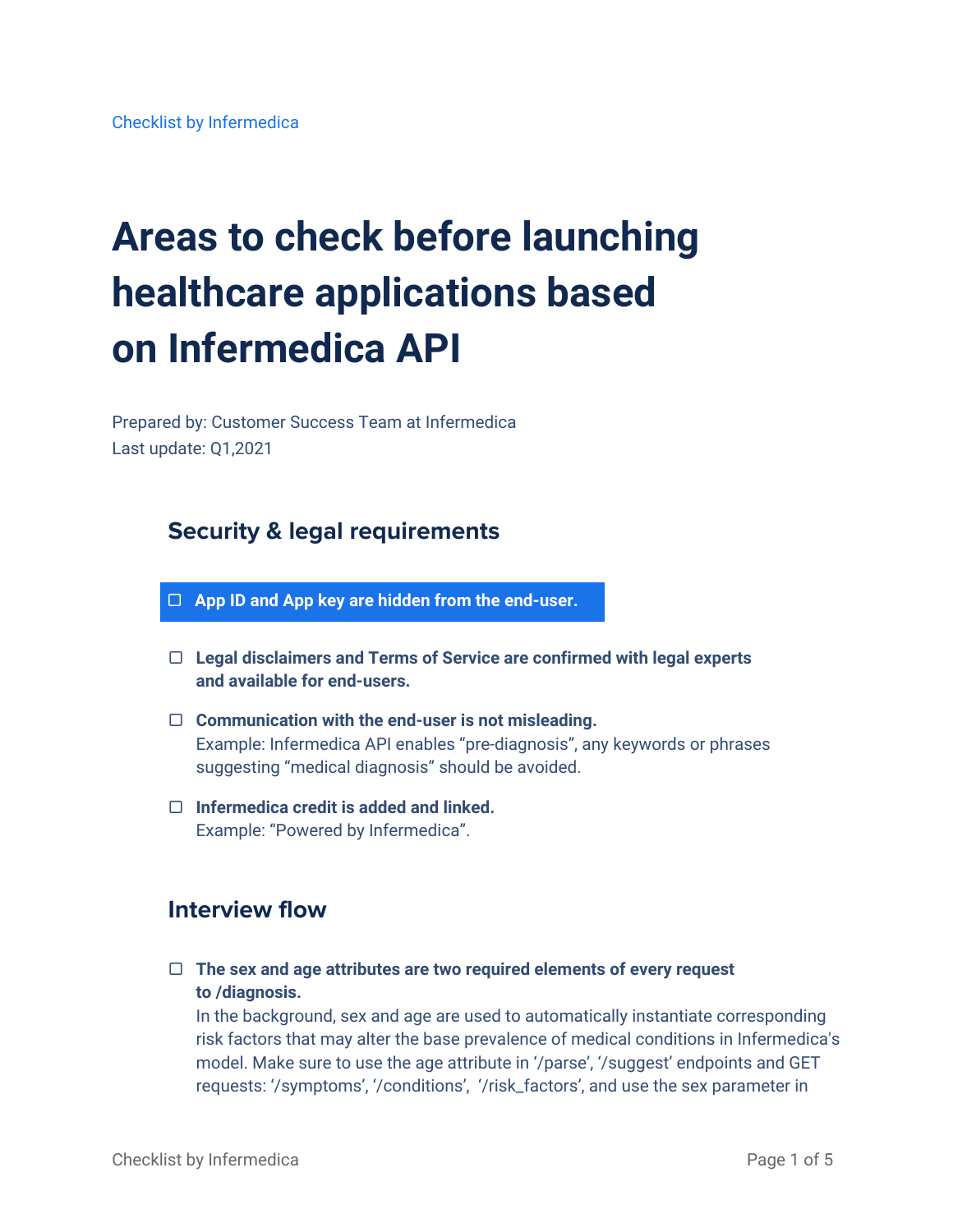'/suggest' endpoint. Details: [developer.infermedica.com/docs/v3/diagnosis#sex-and-age](https://developer.infermedica.com/docs/v3/diagnosis#sex-and-age)

# ▢ **The scope of age is narrowed to the actual user's group.**

Even though Infermedica API allows any scope or range of ages to be set up, it is recommended to configure the age range for adults between 12 and 120.

# ▢ **Common risk factors are added to the interview flow.**

This includes chronic conditions, lifestyle habits, events, and recent travels. Details: [developer.infermedica.com/docs/v3/diagnosis#common-risk-factors](https://developer.infermedica.com/docs/v3/diagnosis#common-risk-factors)

# ▢ **Common risk factors are related to patient demographics.**

This is an additional mode in the '/suggest' endpoint with related risk factors to the given patient's age and sex. Details: [developer.infermedica.com/docs/v3/suggest-related-concepts#relevant-risk-factors](https://developer.infermedica.com/docs/v3/suggest-related-concepts#relevant-risk-factors)

# ▢ **Initial symptoms are marked as "source": "initial".**

It is highly recommended to use this attribute for evidences reported before interview start. We recommend to have at least two initial symptoms. Details: [developer.infermedica.com/docs/v3/diagnosis#gathering-initial-evidence](https://developer.infermedica.com/docs/v3/diagnosis#gathering-initial-evidence)

# ▢ **The 'related symptoms' feature is used.**

This feature can be added with the '/suggest' endpoint (related symptoms). Adding it will likely shorten the interview and improve the accuracy of the results. The application should make use of '/suggest' after collecting the initial symptoms and before going into the '/diagnosis' flow. It is recommended to show this question only when there are more than two possible symptoms. Details: [developer.infermedica.com/docs/v3/suggest-related-concepts](https://developer.infermedica.com/docs/v3/suggest-related-concepts)

# ▢ **Related symptoms are marked with "source": "suggest"**

Indicating the evidence source allows for the exact stage of the interview in which given evidence was sent to be marked accordingly. Thanks to that, the engine provides a more relevant interview and, in consequence, a more accurate final diagnosis and triage. Details:

[developer.infermedica.com/docs/v3/diagnosis#indicating-evidence-source](https://developer.infermedica.com/docs/v3/diagnosis#indicating-evidence-source)

# ▢ **The output diagnosis displays common names.**

If the end-user is non-professional, it is recommended to display each condition's 'common\_name' instead of a 'name'.

# ▢ **Interview-ID.**

It is recommended to include a custom HTTP header Interview-ID, which will help us analyze particular cases if you have some questions or concerns regarding an interview. Additionally, it helps to improve Infermedica's statistical models. Details:

[developer.infermedica.com/docs/v3/diagnosis#helping-us-improve-the-engine](https://developer.infermedica.com/docs/v3/diagnosis#helping-us-improve-the-engine)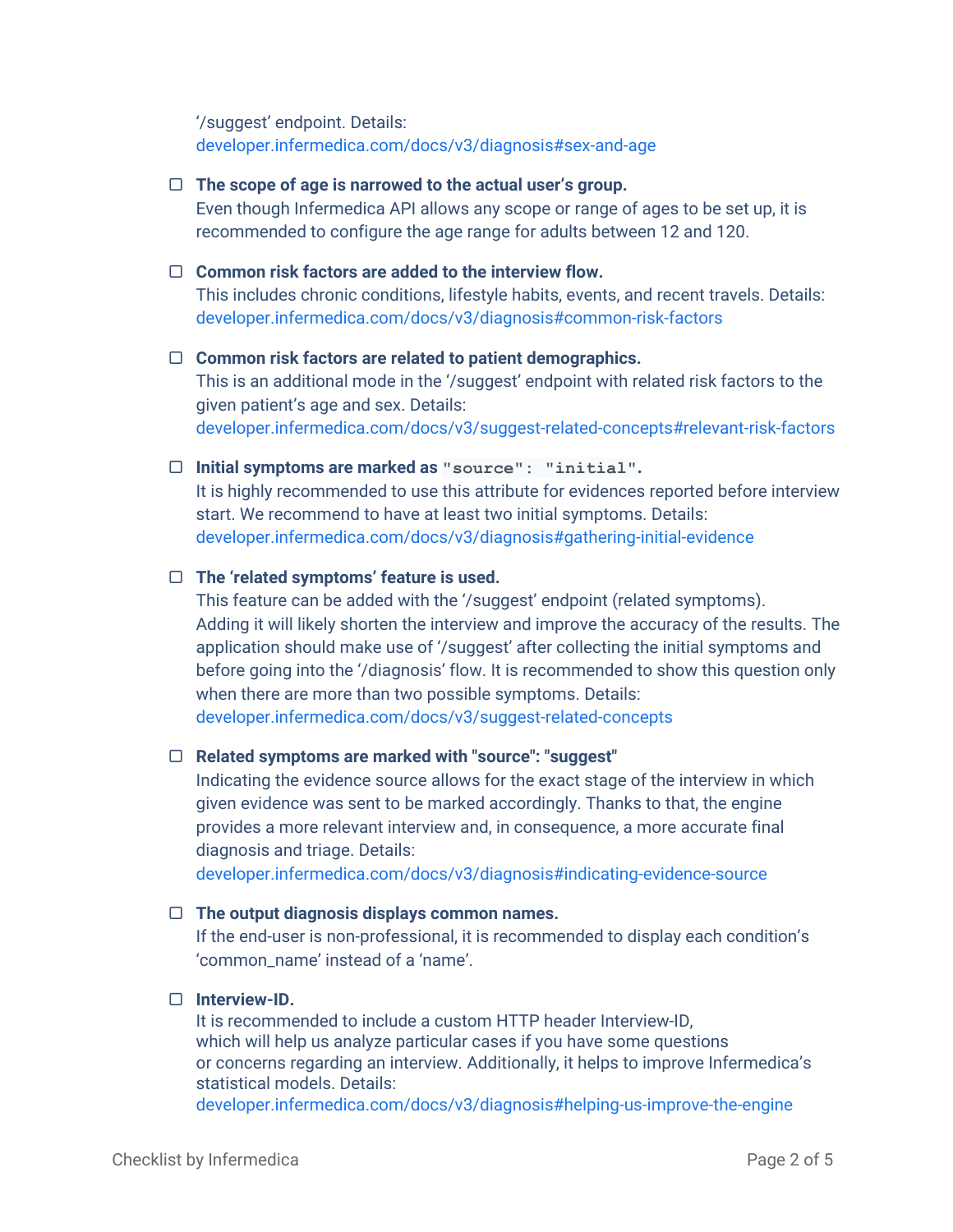# **Additional features**

#### ▢ **Data from the '/rationale' endpoint is used.**

The rationale feature gives more transparency and insight into the internal logic of the question selection process. Such information can be displayed to the end-user during the diagnostic interview to build a better understanding and confidence. Details: [developer.infermedica.com/docs/v3/rationale](https://developer.infermedica.com/docs/v3/rationale)

#### ▢ **Data from the '/explain' endpoint is used.**

This endpoint allows you to display how reported observations are linked with the final diagnoses. For example, you can use this endpoint in the results page to display "reasons for" and "reasons against" particular conditions. This feature provides insights into why certain diagnoses were considered by the reasoning engine and it increases the credibility of the results presented to the end-user. Details: [developer.infermedica.com/docs/v3/explain](https://developer.infermedica.com/docs/v3/explain)

# ▢ **Data from the '/red\_flags' endpoint is used.**

For Call Center Triage or similar applications, it is recommended to use the '/red\_flag' endpoint and display a list of observations that may be related to conditions that are potentially life-threatening. Please note that '/red\_flags' endpoint has been deprecated and should be replaced with '/suggest' and "suggest\_method":"red\_flags" which provides the same functionality. Details: [developer.infermedica.com/docs/red-flags](https://developer.infermedica.com/docs/red-flags)

#### ▢ **Data from the '/enable\_explanations' endpoint is used.**

The purpose of this option is to provide additional descriptions of selected questions to make them easier to understand for users. Details: [developer.infermedica.com/docs/v3/diagnosis#enable\\_explanations](https://developer.infermedica.com/docs/v3/diagnosis#enable_explanations)

#### ▢ **Data from the '/enable\_third\_person\_questions' endpoint is used**.

This option allows you to create an interview scenario in which users can answer questions on behalf of someone else, e.g. "Does she have a headache?". Details: [developer.infermedica.com/docs/v3/diagnosis#enable\\_third\\_person\\_questions](https://developer.infermedica.com/docs/v3/diagnosis#enable_third_person_questions)

# ▢ **Data from the '/recommend\_specialist' endpoint is used.**

This endpoint extends the '/triage' recommendation by providing the most appropriate specialist and communication channel as a part of next step advice. Details: [developer.infermedica.com/docs/v3/specialist-recommender](https://developer.infermedica.com/docs/v3/specialist-recommender)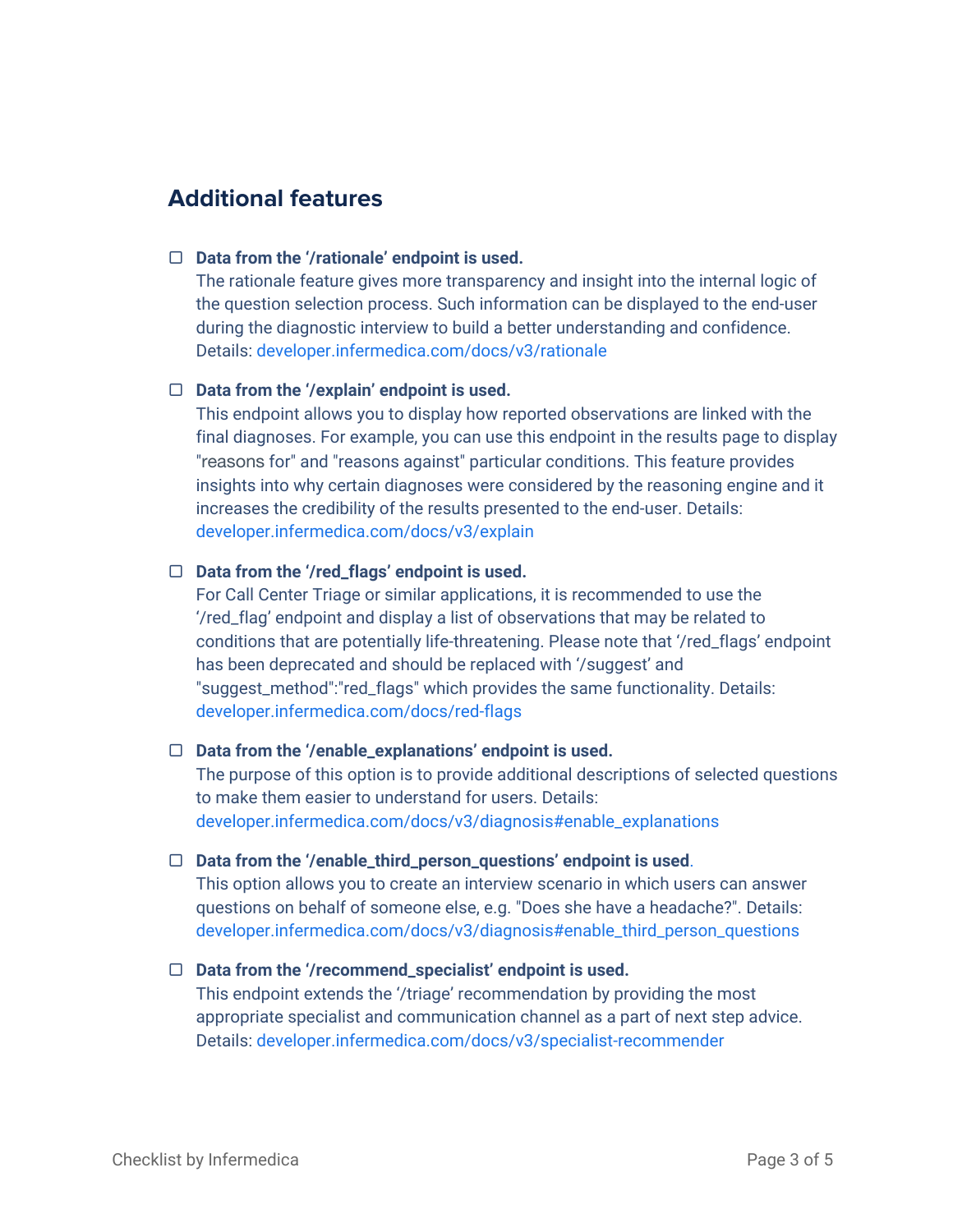# **User Experience**

# ▢ **User needs are answered.**

Think about the users. What are their goals? How can the application help them? Infermedica experience shows that apps that solve a real problem are performing best.

# ▢ **Navigation is seamless.**

Make sure that the navigation in the application is intuitive and consistent. If the application consists of more than one screen, it's good practice to design a progress bar.

#### ▢ **Application styles are consistent.**

It is recommended to create a style guide, or at least define basic styles for the application. The typography, colors, and components (buttons, inputs, etc.) should be used consistently. Every element that serves the same purpose should look the same. If the application is embedded in a larger system, adjust the styles of both parts.

#### ▢ **Icons and visual language are used.**

It is recommended to add custom icons and illustrations to the application. People like to use products that are usable and look great.

# ▢ **Additional content is added.**

The application is enriched with additional content, such as a welcome message, triage level descriptions, next steps to take, etc.

# ▢ **Accessibility is good.**

The application should be accessible to a wide range of people with disabilities. Don't know where to start? Follow the WCAG 2.1 recommendations.

# ▢ **Mobile users have access.**

Make sure that the application is responsive and works on mobile devices, even those with a poor internet connection.

# ▢ **Copywriting is optimized.**

Most of the time, the application will communicate with users through text. How can you ensure this is done right? A good rule of thumb is to be concise and efficient, yet friendly and polite.

#### ▢ **Analytics tools are implemented.**

Use analytics tools (e.g. Google Analytics) to measure the performance of the application. If you're building a symptom checker for patients, we recommend